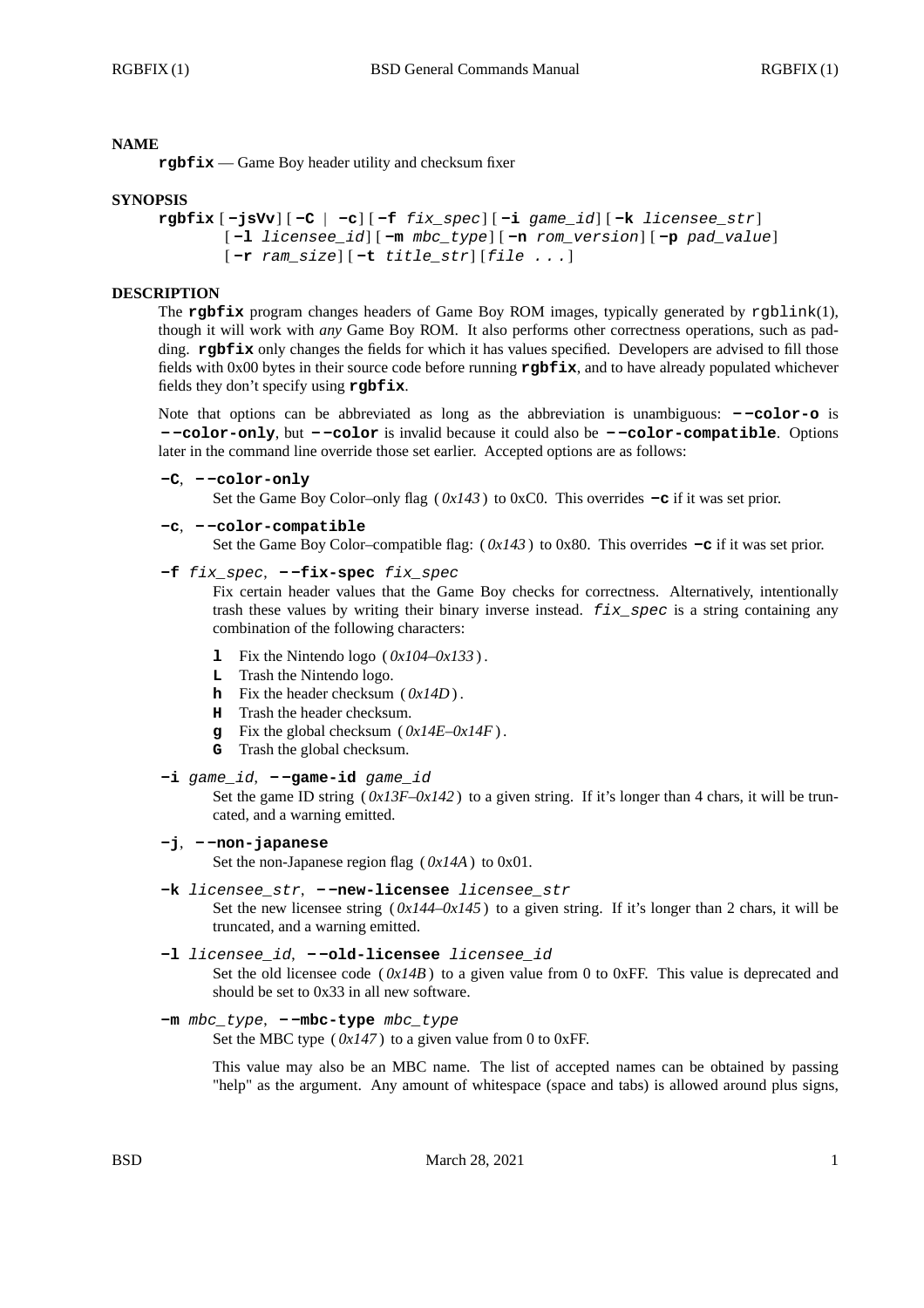and the order of "components" is free, as long as the MBC name is first. There are special considerations to take for the TPP1 mapper; see the **TPP1** section below.

- **-n** *rom\_version*,  **-rom-version** *rom\_version* Set the ROM version ( $0x14C$ ) to a given value from 0 to 0xFF.
- **-p** *pad\_value*,  **-pad-value** *pad\_value*

Pad the ROM image to a valid size with a given pad value from 0 to 255 (0xFF). **rgbfix** will automatically pick a size from 32 KiB, 64 KiB, 128 KiB, ..., 8192 KiB. The cartridge size byte  $(0x148)$  will be changed to reflect this new size. The recommended padding value is 0xFF, to speed up writing the ROM to flash chips, and to avoid "nop slides" into VRAM.

```
-r ram_size, - -ram-size ram_size
```
Set the RAM size  $(0x149)$  to a given value from 0 to 0xFF.

```
-s, - -sgb-compatible
```
Set the SGB flag ( $0x146$ ) to 0x03. This flag will be ignored by the SGB unless the old licensee code is 0x33! If this is given as well as **-l**, but is not set to 0x33, a warning will be printed.

```
-t title, - -title title
```
Set the title string  $(0x/34-0x/43)$  to a given string. If the title is longer than the max length, it will be truncated, and a warning emitted. The max length is 11 characters if the game ID  $(-i)$  is specified, 15 characters if the CGB flag ( **-c** or **-C**) is specified but the game ID is not, and 16 characters otherwise.

```
-V, - -version
```
Print the version of the program and exit.

**-v**, **- -validate** Equivalent to **-f lhg**.

# **EXAMPLES**

Most values in the ROM header do not matter to the actual console, and most are seldom useful anyway. The bare minimum requirements for a workable program are the header checksum, the Nintendo logo, and (if needed) the CGB/SGB flags. It is a good idea to pad the image to a valid size as well ( "valid" meaning a power of 2, times 32 KiB ) .

The following will make a plain, non-color Game Boy game without checking for a valid size:

\$ rgbfix -v foo.gb

The following will make a SGB-enabled, color-enabled game with a title of "foobar", and pad it to a valid size. ( The Game Boy itself does not use the title, but some emulators or ROM managers do. )

\$ rgbfix -vcs -l 0x33 -p 255 -t foobar baz.gb

The following will duplicate the header of the game "Survival Kids", sans global checksum:

\$ rgbfix -cjsv -k A4 -l 0x33 -m 0x1B -p 0xFF -r 3 -t SURVIVALKIDAVKE SurvivalKids.gbc

### **TPP1**

TPP1 is a homebrew mapper designed as a functional superset of the common traditional MBCs, allowing larger ROM and RAM sizes combined with other hardware features. Its specification, as well as more resources, can be found online at **https://github.com/TwitchPlaysPokemon/tpp1**

### **MBC name**

The MBC name for TPP1 is more complex than standard mappers. It must be followed with the revision number, of the form major.minor, where both major and minor are decimal, 8-bit integers. There may